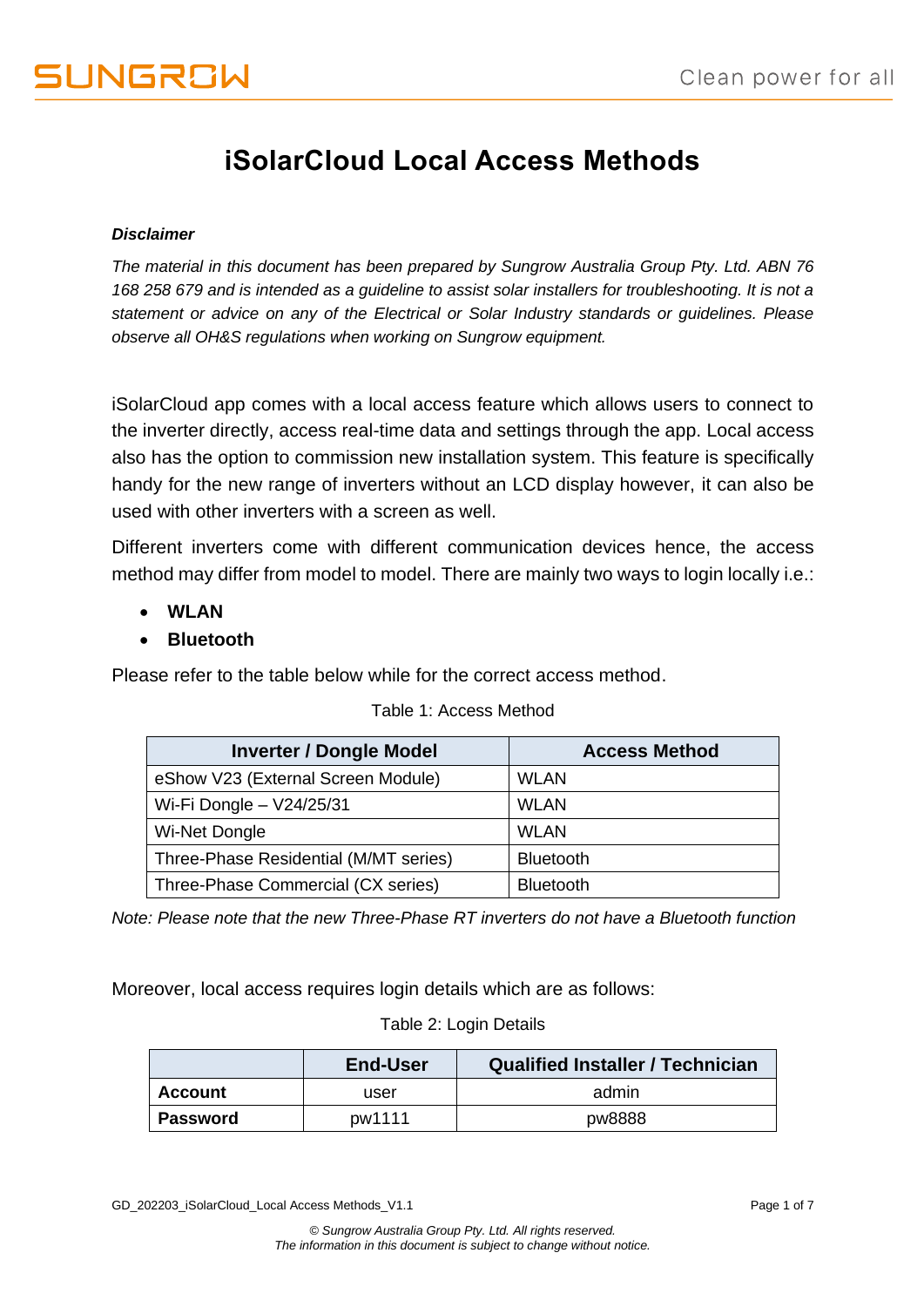**JUNGROW** 

Down below are the steps on how to access local access for the different devices.

### **Local Access**

"**Local Access**" can be found under "**More**" or on the bottom right of the home page.

| <b>MORE</b>                                         |           | Login<br>谷                                      |
|-----------------------------------------------------|-----------|-------------------------------------------------|
|                                                     |           | Account<br>v                                    |
| $\mathcal{R}$<br>Profile                            | S         | Password<br>$\odot$                             |
| $\widehat{\mathbb{G}}$<br><b>WLAN Configuration</b> |           | <b>LOGIN</b>                                    |
| <b>Local Access</b><br>ь                            |           | <b>REGISTER</b>                                 |
| My Service Provider<br>$\odot$                      |           |                                                 |
| FAQs<br>$\circled{?}$                               | s         | <b>Forgot Password</b>                          |
| ⑬<br>Settings                                       | $\delta$  |                                                 |
|                                                     |           |                                                 |
| A<br>6<br>Fault<br>Home                             | œ<br>More | Others<br>(88)<br>Visitor Login<br>Local Access |

Figure 1 Local Access

The app will then be directed to the local access page. Here, the access method can be chosen.



Figure 2 Local Access Method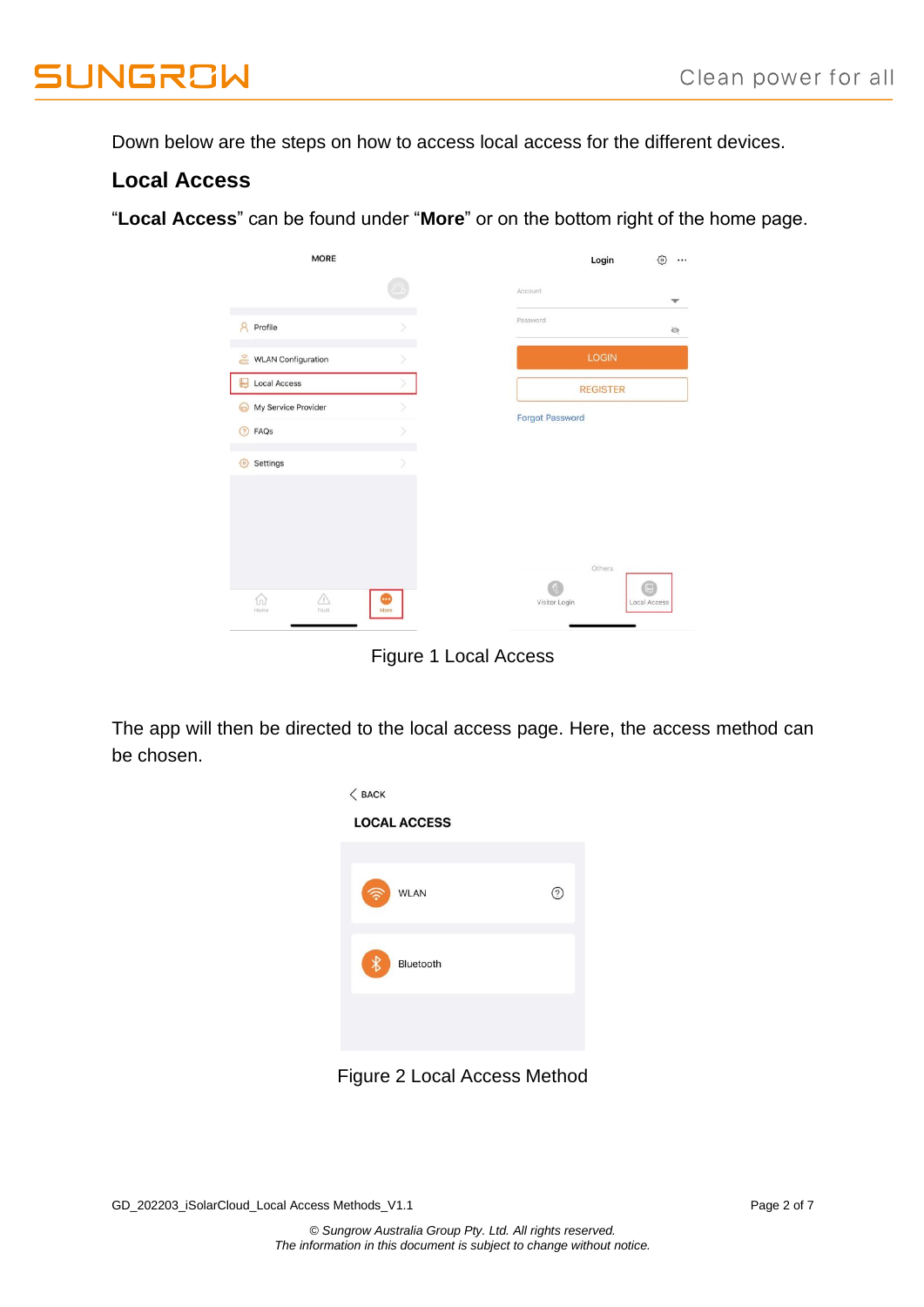

## **WLAN Access Method**

For WLAN access, the phone must be connected to the **SG-xxxx** Wi-Fi. This can be done in the phone settings.

| < Settings<br>Wi-Fi |         |
|---------------------|---------|
| Wi-Fi               |         |
| SG-B20****2973      | 97<br>Œ |
| MY NETWORKS         |         |
| Telstra0592         | 47      |
| <b>NETWORKS</b>     |         |

Figure 3 WLAN Connection

For the regular **Wi-Fi dongles (V24/25/31) and eShows**, the SG network should be automatically visible however, the network may request for a password. For this, the password is simply the **SN of the dongle**.



Figure 4 Dongle SN

For the new generation Wi-Net dongles, the SG Wi-Fi is hidden for security reasons. This can be enabled by clicking the button on the dongle **three times.**



Figure 5 Wi-Net Button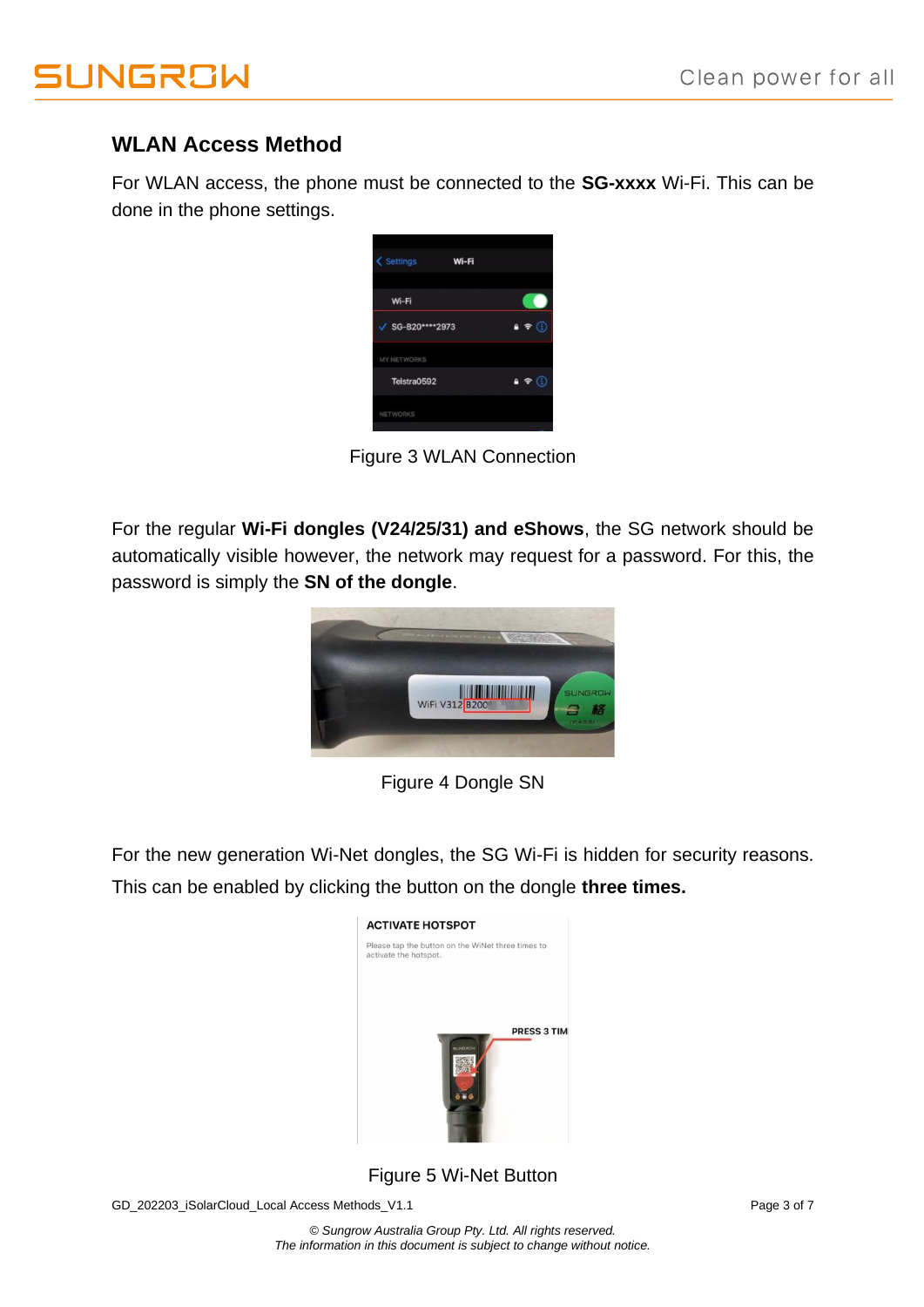# **UNGROW**

Once connected, head back into the app and click on WLAN. If requested, select the SN of the corresponding inverter. Once selected, the SN of the inverter will be visible on the top right with a tick next to it. You can then proceed to login.

| <b>LOCAL ACCESS</b> |            | $<$ BACK<br><b>WLAN</b>                      | J18             |
|---------------------|------------|----------------------------------------------|-----------------|
| WLAN                | $^{\circ}$ | Account<br>admin<br>Login Password<br>pw8888 | ¢               |
| 裳<br>Bluetooth      |            |                                              | LOGIN           |
|                     | Ⅲ          |                                              | Forgot Password |

Figure 6 WLAN Login

## **Bluetooth Access Method**

Before proceeding with Bluetooth access, please ensure the phone's Bluetooth functionality is enabled.

Selecting Bluetooth will prompt a list of nearby inverters. Simply select the **SN of the inverter** you wish to connect to. Once selected and connected, the SN will be visible on the top right with a tick next to it. You can then proceed to login.



Figure 7 Bluetooth Login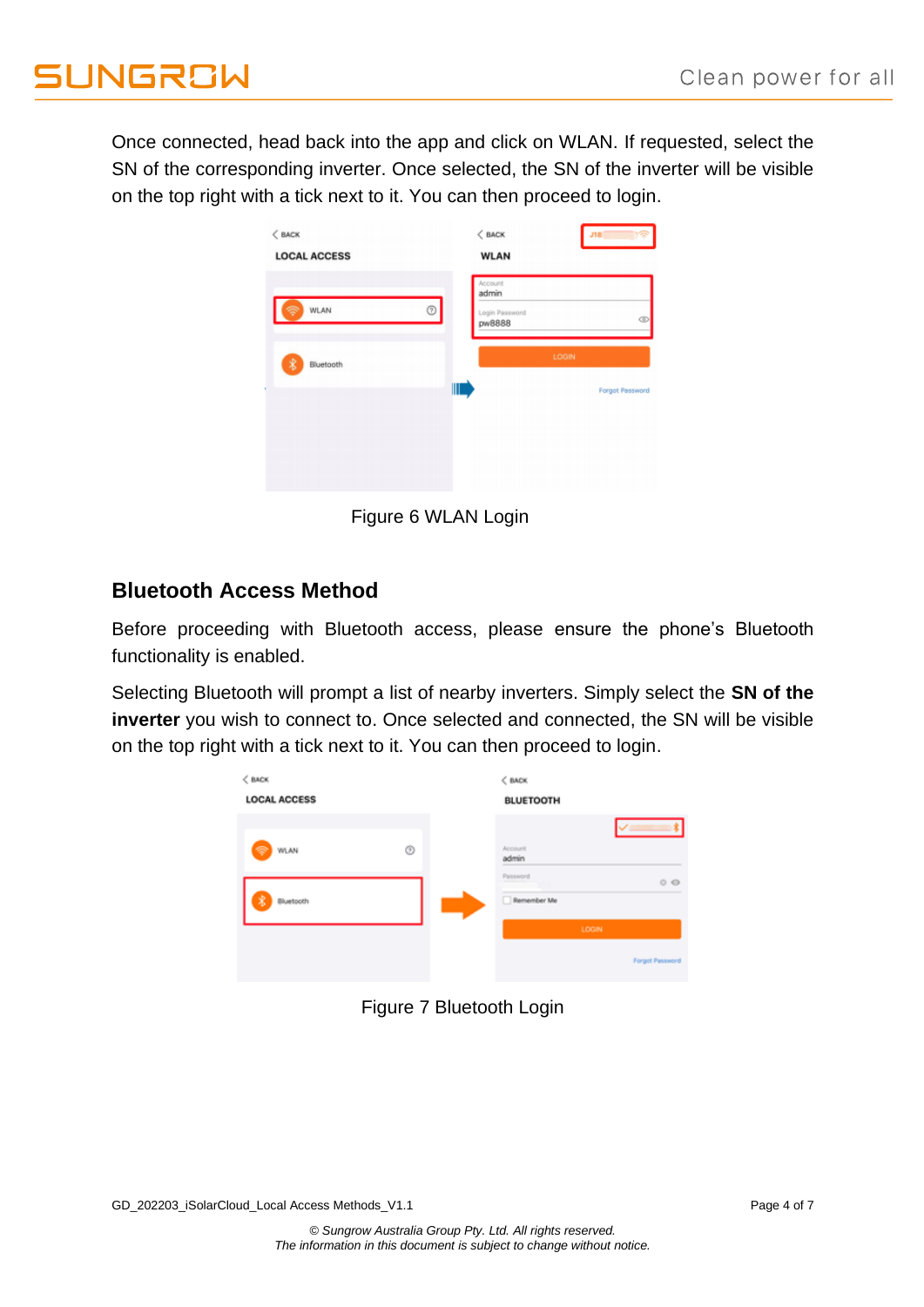

#### **iSolarCloud Menu from local Access**

Once you log into local access, the site information would show as Figure 8



Figure 8 local access page

Click "More" button on the right side to enter into system setting page (Figure 9)

| <b>MORE</b>               |  |
|---------------------------|--|
|                           |  |
| <b>WLAN Configuration</b> |  |
| Settings                  |  |
| Download Log              |  |
| Firmware Update           |  |
| About                     |  |
| LOGOUT                    |  |
|                           |  |
|                           |  |

Figure 9 More page in local access

Click "Settings" to get access to system parameters check and setting. Detail setting parameters see the pics (Figure 10 SHRT series menus and Figure 11 SGRT series menus)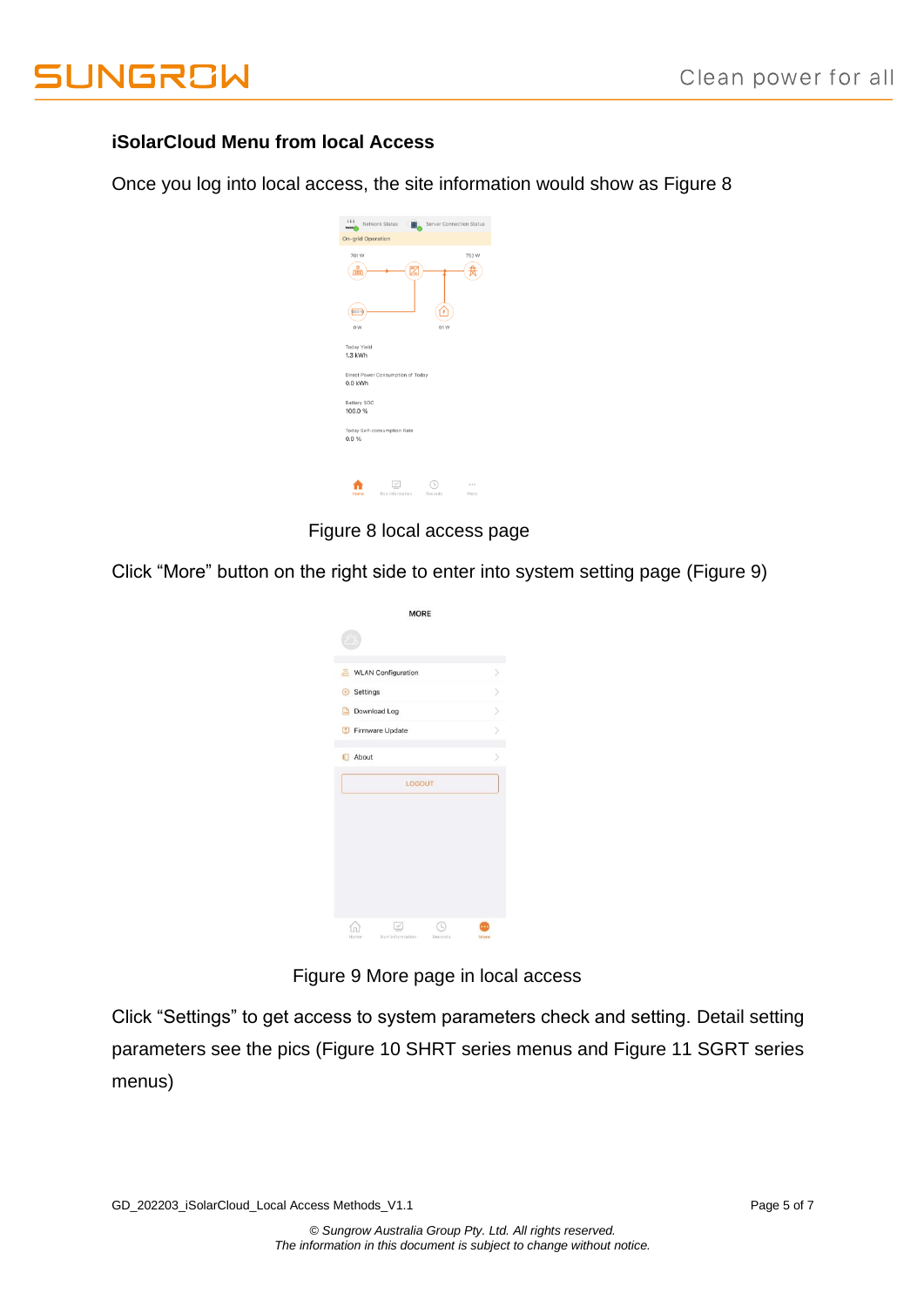

Figure 10 SHRT series menus